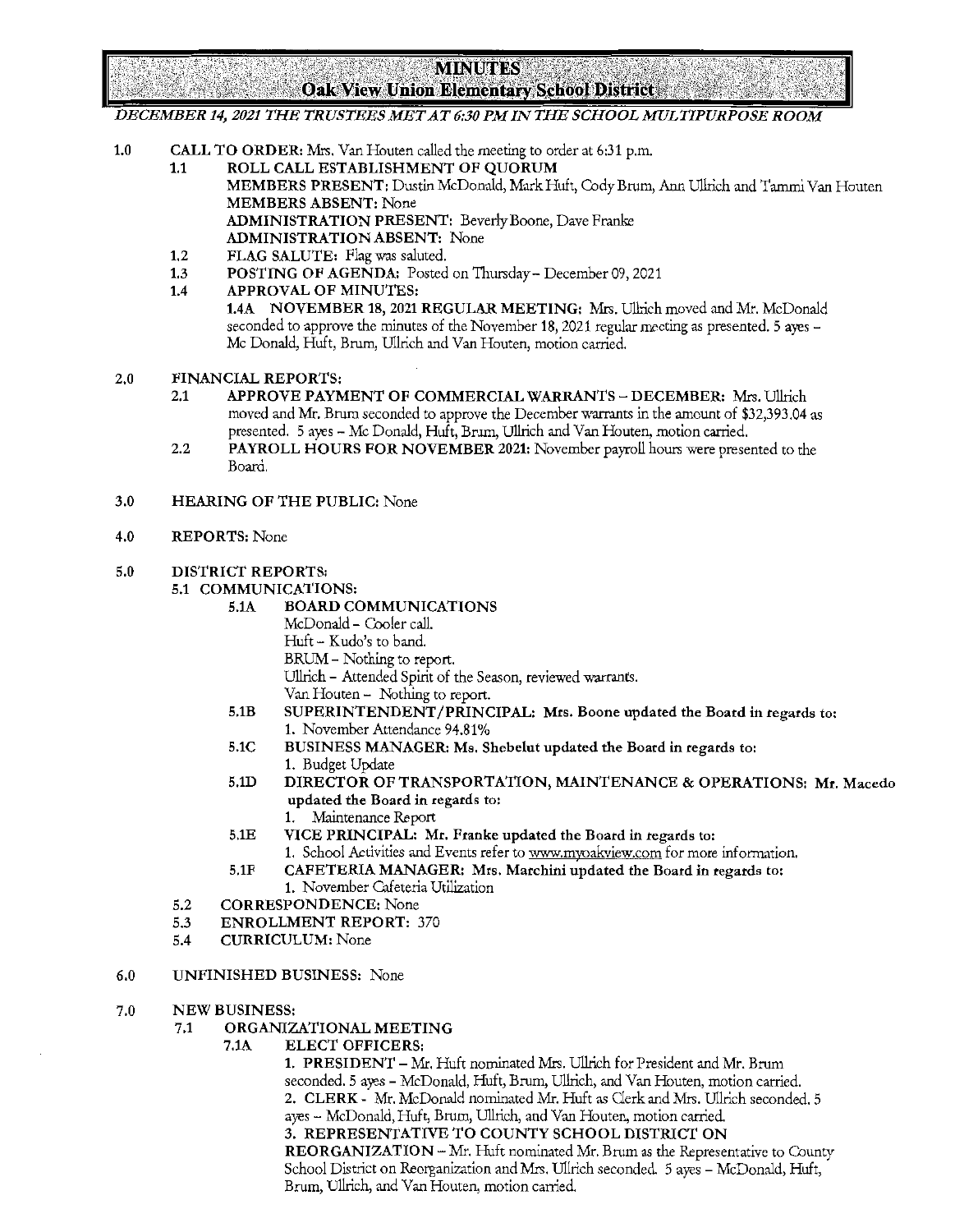4. APPOINT SECRETARY TO THE BOARD - Mrs. Boone was appointed as Secretary to the Board.

- 7.lB SET MEETING DATES, TIMES AND PLACES FOR 2022: Mr. McDonald moved and Mrs. Ullrich seconded to set the Regular Board Meeting dates as the third Thursday of each month with the exception of Wednesday February 16 and Tuesday December 13. time 6:30 p.m., place the Multipurpose Room, no meeting to be held in July. 5 ayes - McDonald, Huft, Brwn, Ullrich, and **Van Houten, motion carried.**
- 7.2 APPROVE POSITIVE CERTIFICATION OF THE 2021-2022 1ST INTERIM REPORT AND BUDGET ADJUSTMENTS (SEPARATE ENCLOSURE): Mrs.Ullrich moved and Mr. McDonald seconded to approve the Positive Certification of the 2021-2022 1" Interim Report and Budget Adjustments as presented. 5 ayes - McDonald, Huft, Brum, Ullrich, and Van Houten, motion carried.
- 7.3 APPROVE EDUCATOR EFFECTIVNESS BLOCK GRANT 2021: Mr. Huft moved and Mr. Brum seconded to approve the Educator Effectiveness Block Grant 2021 as presented. 5 ayes - Mc Donald, Huft, Brum, Ullrich and Van Houten, motion carried.
- 7.4 APPROVE DONATIONS PG&E \$180: Mrs. Ullrich moved and Mr. McDonald seconded to approve the PG&E \$180 donation as presented. 5 ayes - Mc Donald, Huft, Brum, Ullrich and Van **Houten, motion carried.**
- 8.0 PERSONNEL:
	- 8.1 CLASSIFIED None
	- 8.2 CERTIFICATED: None
	- 8.3 MANAGEMENT: None
- 9.0 CLOSED SESSION: Meeting recessed at 7:21 PM for a break and reconvened at 7:24 PM in **closed session to discuss:** 
	- 9.1 STUDENT SUSPENSIONS
	- 9.2 SUPERINTENDENT GOALS

The board reconvened into open session at 8:03 PM at which time the following items were reported: Superintendent Goals.

- 10.0 ADJOURNMENT: Meeting adjourned at 8:05 p.m.
	- 10.1 NEXT BOARD MEETING WILL BE JANUARY 20, 2022 AT 6:30 P.M. IN THE MULTIPURPOSE ROOM Any individual requiring disability-related accommodations or modifications including auxiliary aid and services in order to participate in the Board meeting should contact the Superintendent/Principal in writing.

<u>arl</u> Mark Huft, Clerk